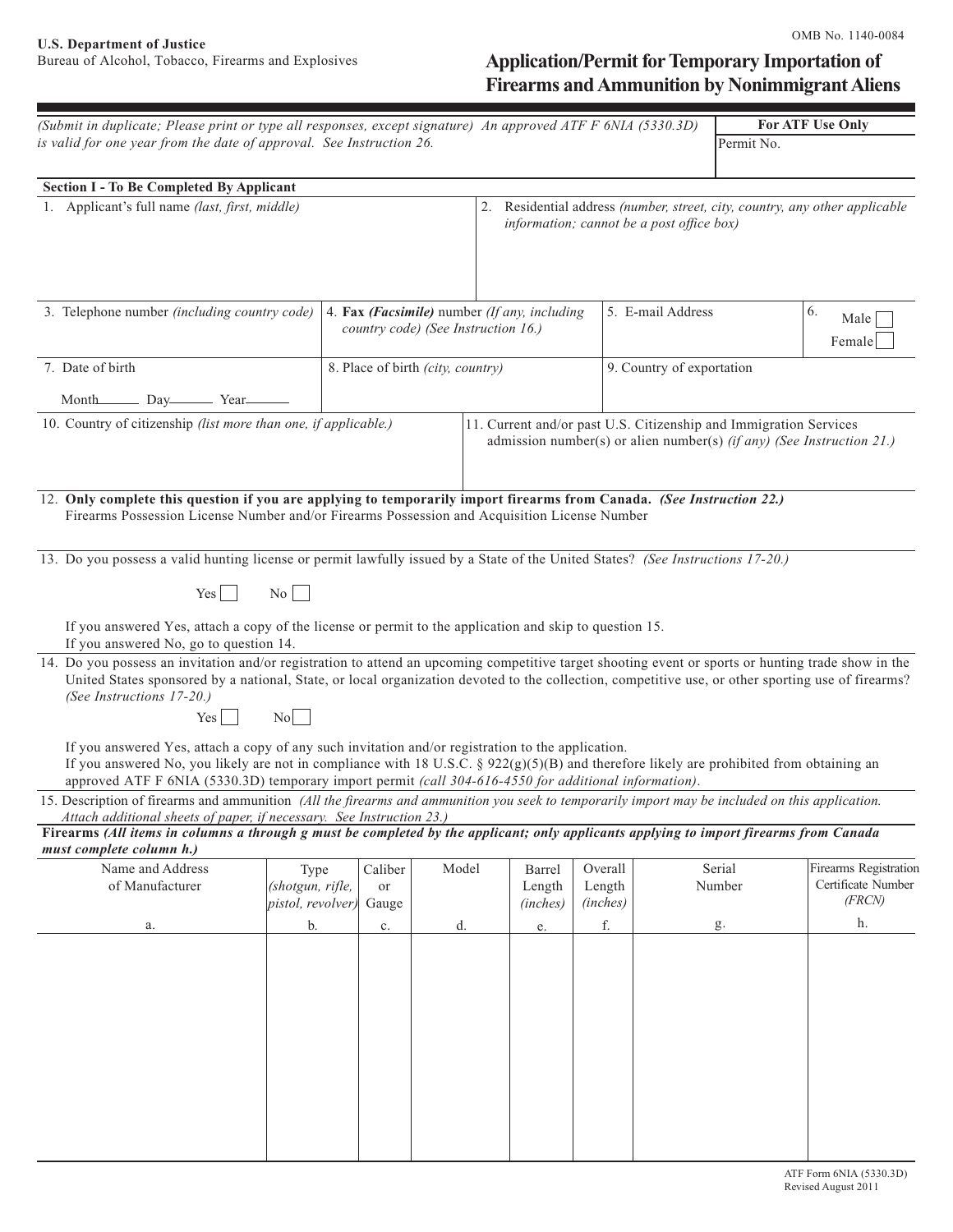| <b>Ammunition</b>                                                                                                                                                                                                                                                        |                 |                                                                                                                                 |                       |                                                                                                |  |  |  |  |  |
|--------------------------------------------------------------------------------------------------------------------------------------------------------------------------------------------------------------------------------------------------------------------------|-----------------|---------------------------------------------------------------------------------------------------------------------------------|-----------------------|------------------------------------------------------------------------------------------------|--|--|--|--|--|
| Name and Address                                                                                                                                                                                                                                                         |                 | Type                                                                                                                            | Caliber or Gauge      | Quantity                                                                                       |  |  |  |  |  |
| of Manufacturer                                                                                                                                                                                                                                                          |                 | (ball, shot, wad cutter, etc.)                                                                                                  |                       |                                                                                                |  |  |  |  |  |
| a                                                                                                                                                                                                                                                                        |                 | b.                                                                                                                              | c.                    | d.                                                                                             |  |  |  |  |  |
| Certification: Under the penalties provided by law, I declare that I have examined this application, including the documents submitted in support of it,<br>and to the best of my knowledge and belief, it is true, correct, and complete.<br>16. Signature of applicant |                 |                                                                                                                                 |                       | 17. Date                                                                                       |  |  |  |  |  |
|                                                                                                                                                                                                                                                                          |                 |                                                                                                                                 |                       |                                                                                                |  |  |  |  |  |
| Section II - For ATF Use Only (Please do not make any entries in this section.)<br>The application has been examined and the temporary importation of the firearms and/or ammunition described herein is:                                                                |                 |                                                                                                                                 |                       |                                                                                                |  |  |  |  |  |
| Approved<br>Partially approved for the reason(s)<br>indicated here or on attached letter                                                                                                                                                                                 | attached letter | Denied for the reason(s) indicated<br>here or on attached letter<br>Returned without action for<br>reasons indicated here or on | action<br>information | Withdrawn by applicant without<br>Returned without action for additional<br>No permit required |  |  |  |  |  |
| 18. Signature of the Director, Bureau of Alcohol, Tobacco, Firearms and Explosives                                                                                                                                                                                       |                 |                                                                                                                                 |                       | 19. Date                                                                                       |  |  |  |  |  |

# **The following restrictions apply to your approved import permit:**

The firearms and/or ammunition authorized for importation by this permit are not authorized for permanent importation. The firearms and/or ammunition may not be transferred to another person within the United States. The holder of this permit MUST take the firearms and any unused ammunition back out of the territorial limits of the United States upon the conclusion of his/her hunting or sporting activity.

Rifles must have a barrel of least 16 inches and an overall length of not less than 26 inches. This permit does not authorize the importation of a shotgun with a barrel of less than 18 inches in length or an overall length of less than 26 inches.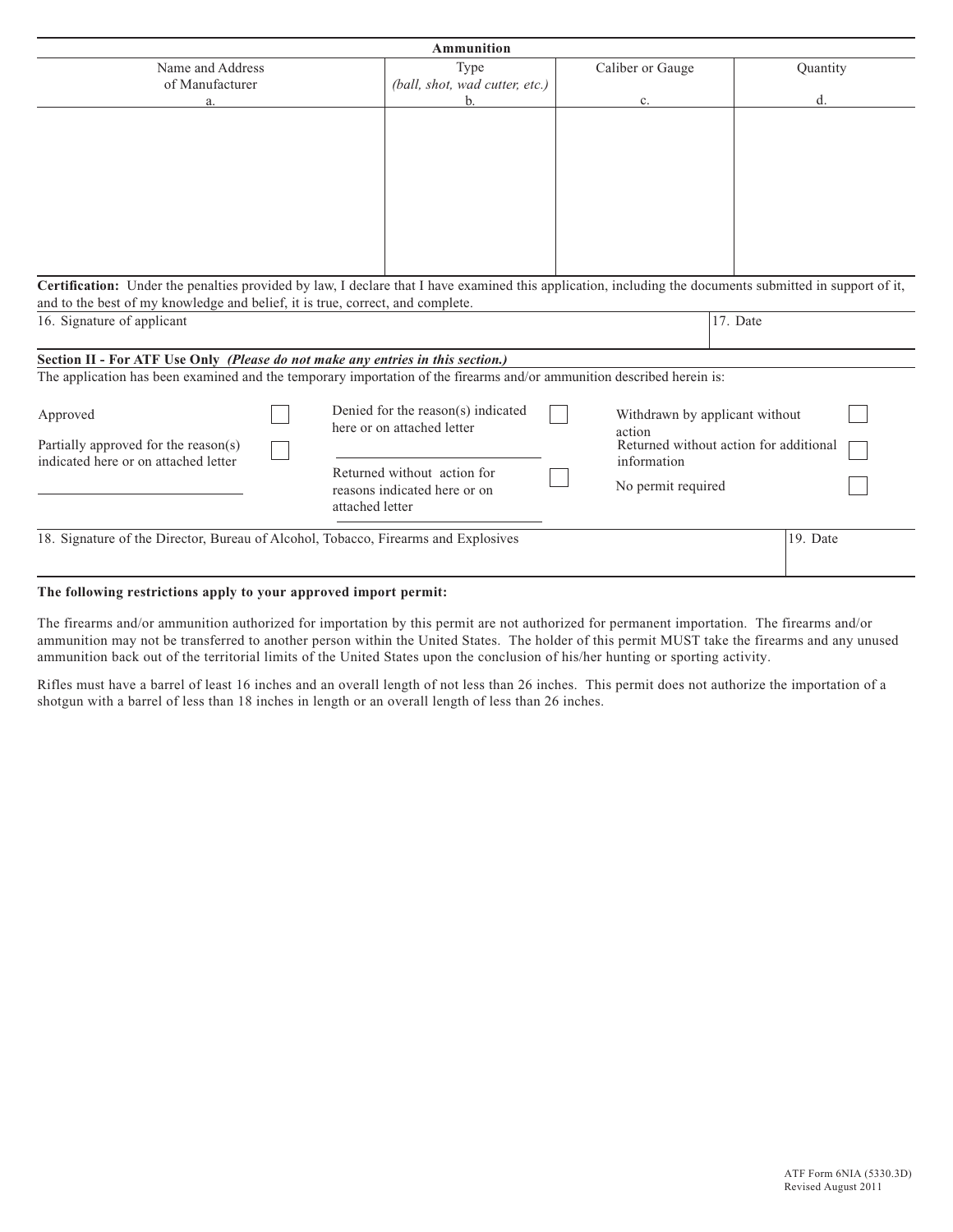## **General Information**

- 1. A nonimmigrant alien is an alien in the United States in a nonimmigrant classification. The definition includes, in large part, persons traveling temporarily in the United States for business or pleasure, persons studying in the United States who maintain a residence abroad, and certain foreign workers. The definition does not include permanent resident aliens.
- 2. Generally, any nonimmigrant alien temporarily bringing firearm(s) or ammunition into the United States for legitimate hunting or lawful sporting purposes must first obtain an approved ATF F 6NIA (5330.3D), Application and Permit for Temporary Importation of Firearms and Ammunition by Nonimmigrant Aliens, from the Bureau of Alcohol, Tobacco, Firearms and Explosives (ATF).
- 3. A nonimmigrant alien who is temporarily bringing firearms and ammunition into the United States for reasons other than legitimate hunting or lawful sporting purposes should not submit an ATF F 6NIA (5330.3D) application. However, the nonimmigrant alien may need to have a DSP-61, Temporary Import License, from the Department of State, Directorate of Defense Trade Controls (DDTC), obtained for them. Please contact DDTC at 202-663-1282 or http://pmddtc.state.gov for further information.
- 4. An approved ATF F 6NIA (5330.3D) import permit is not required for temporary imports of firearms and ammunition by certain diplomats, distinguished foreign visitors, law enforcement officers of friendly foreign governments entering the United States on official law enforcement business, and foreign military officers entering the United States on official duty. See 27 CFR § 478.115(d)(2)-(5).
- 5. An approved ATF F 6NIA (5330.3D) import permit also is not required for firearm(s) or ammunition brought into the United States or any possession thereof by a nonimmigrant alien who can establish to the satisfaction of the U.S. Customs and Border Protection that such firearm(s) or ammunition was previously taken out of the United States or any possession thereof by such person. See 27 CFR § 478.115(a). Note, even if you do not need an import permit because of this exception, you must fall within an exception to the general prohibition on nonimmigrant aliens possessing firearms and ammunition. See paragraph 18 below.
- 6. You may not temporarily import unregistered National Firearms Act (NFA) weapons, such as machineguns, short-barreled rifles or shotguns, and silencers. If you are not sure if the items you plan to import fall withinthis category, please contact ATF's Firearms and Explosives Imports Branch.
- 7. Firearms which are of U.S. Government origin or that contain U.S. Government origin manufactured parts or components generally may not be temporarily imported into the United States. Moreover, firearms and ammunition may not be imported from certain proscribed countries. For a list of proscribed countries, see http://pmddtc.state.gov.
- 8. You must ensure there are no State or local laws in any State you will be travelling in or travelling through prohibiting your possession of the firearm(s) or ammunition you are seeking to import.
- 9. You will not need an export permit from the Department of Commerce or the Department of State when leaving the United States with the firearm(s) or remaining ammunition listed on your ATF F 6NIA (5330.3D) permit.
- 10. It takes approximately 8 to 10 weeks to process an ATF F 6NIA (5330.3D) import application.
- 11. If you have any questions or concerns about temporarily importing firearms or ammunition into the United States, please call ATF's Firearms and Explosives Imports Branch at (304) 616-4550.
- 12. Additional ATF F 6NIA (5330.3D) are available from the ATF Distribution Center, 1519 Cabin Branch Drive, Landover, MD 20785. The forms also can be downloaded at www.atf.gov.

## **Preparation**

- 13. Generally, a nonimmigrant alien transiting the United States with a firearm does not require an ATF Form 6NIA or a DSP-61 issued by the State Department. If you will be in physical possession of your firearm, however, you will need to meet one of the exceptions outlined at 18 U.S.C. 922(y). For example if you are a nonimmigrant alien and you will be driving through the United States as a short cut to get from one part of Canada to another and will have firearms with you, you do not need to file a ATF Form 6NIA because you are not temporarily bringing your gun in for hunting or other lawful sporting purposes. You also do not need a DSP-61 import license from the State Department because there is an exception to their license requirement that applies in this situation. However, you do need to have a valid hunting license from a State within the United States to make your possession of the firearm legal while you are in the United States.
- 14. Nonimmigrant aliens may complete and submit the ATF F 6NIA (5330.3D) themselves. You do not need to have a dealer or importer licensed by ATF complete and submit the form.
- 15. If a nonimmigrant alien has another person *(such as a lawyer or hunting guide)* complete the ATF F 6NIA (5330.3D) for him or her, the person who completes the form must answer the questions with information about the nonimmigrant alien *(e.g., under "Residential address," the person should put the address of the nonimmigrant alien, not his or her own address.)* In addition, the nonimmigrant alien **must** sign the certification statement in question 15.
- 16. The application must be prepared in duplicate. The signature required by question 15 must be in ink on both copies. Other entries must be printed in ink or be typewritten. All required items on the form must be completed or your application will not be approved. The application should be submitted to: Bureau of Alcohol, Tobacco, Firearms and Explosives, Firearms and Explosives Imports Branch, 244 Needy Road, Martinsburg, WV 25405. It also may be faxed to 304-616-4554.
- 17. If you are able to receive faxed documents, we encourage you to provide your fax number *(including your country code)* in question 4. We often experience delays with international mail. If we are able to fax you our response it will reduce the possibility of delay.
- 18. In general, nonimmigrant aliens are prohibited from possessing or receiving firearms or ammunition in the United States. There are exceptions to this prohibition, including: (1) a nonimmigrant alien in possession of a valid hunting license or permit issued by a State within the United States, and (2) a nonimmigrant alien in possession of an invitation or registration to attend a competitive target shooting event or sports or hunting trade show sponsored by a national, State, or local organization devoted to the collection, competitive use, or other sporting use of firearms.
- 19. Accordingly, you must attach documentation to your ATF F 6NIA (5330.3D) application that establishes you fall within exception 1 or 2 of paragraph 18 in order to demonstrate your possession of the firearm(s) and ammunition in the United States will be lawful. In order for your application to be approved, you must provide ATF with a copy of either: (1) a valid, unexpired hunting license or permit issued by a State within the United States *(the hunting license/permit does NOT have to be from the State where you will be importing and/or using the firearm(s) and ammunition)*, or (2) an invitation and/or registration confirmation to attend a competitive target shooting event or sports or hunting trade show, sponsored by a national, State, or local organization devoted to the collection, competitive use, or other sporting use of firearms. If you fax this documentation to ATF, please make sure the document ATF receives is legible. We suggest you fax a legible photocopy of the document.
- 20. Most States issue hunting licenses and permits to nonimmigrant aliens, often over the telephone or through a website. If you need information about obtaining a State hunting license or permit, we suggest you contact a State government.